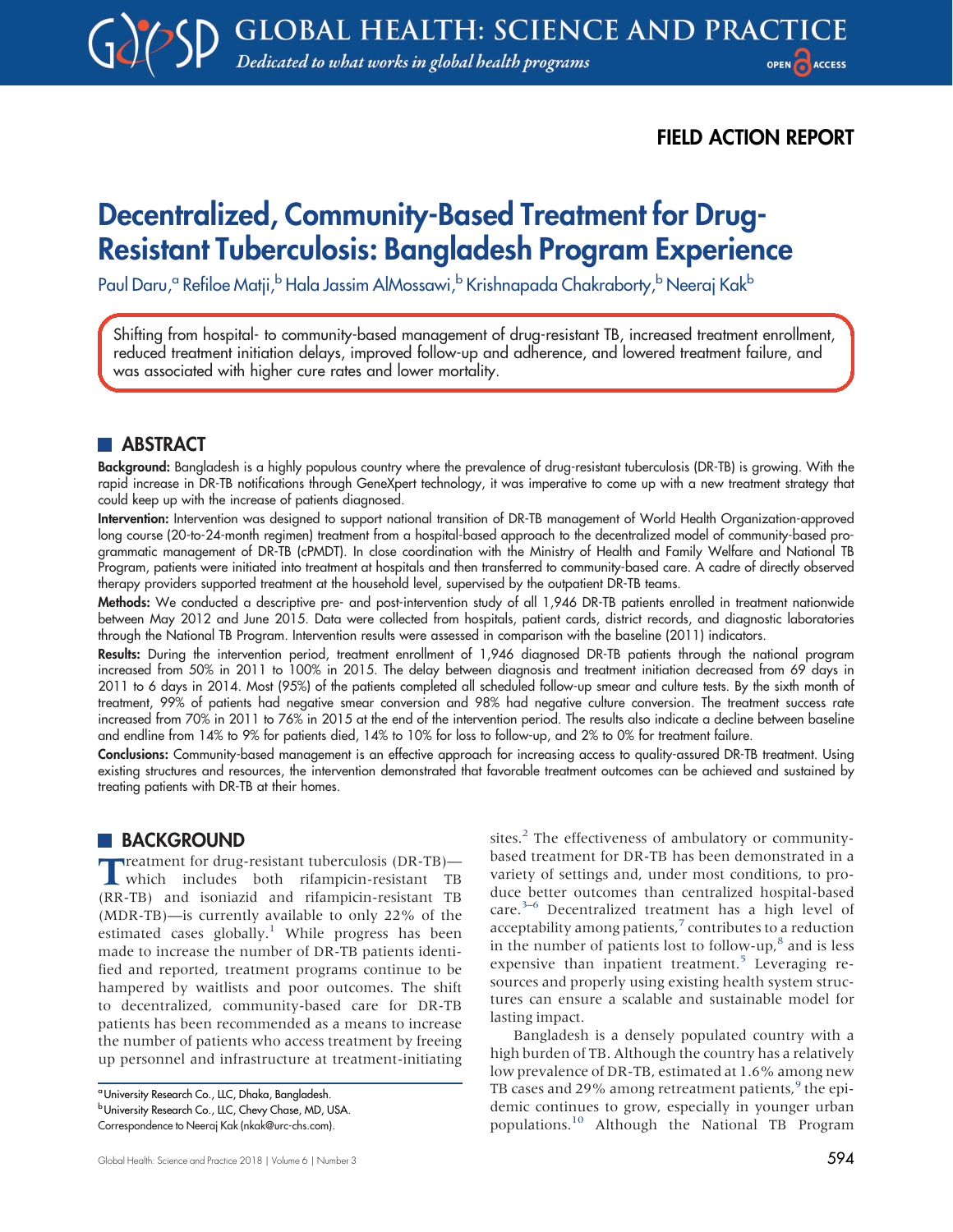(NTP) started a pilot DR-TB treatment program in 2008, which was scaled up nationally by 2010, widespread availability of the treatment has lagged. The limited number of DR-TB beds in hospitals has caused long delays in treatment initiation of diagnosed patients, increasing the risk of infection and adverse treatment outcomes. With the rapid increase in the detection of drugresistant TB by GeneXpert technology, it was imperative to come up with a new strategy that could reduce the need for hospital beds and provide diagnosed patients with quicker access to treatment.

### **THE INTERVENTION**

Principal barriers to the management of DR-TB cases in the pre-intervention stage included centralized treatment initiation with prolonged hospital stays up to 8 months, limited number of hospital beds for DR-TB patients, poor patient monitoring, and a lack of psychosocial support. In 2012, with support from the United States Agency for International Development (USAID) TB CARE II project, the Ministry of Health (MOH) of Bangladesh and NTP launched the community-based programmatic management of DR-TB (cPMDT) initiative to ensure access to DR-TB treatment for the increasing number of rifampicin-resistant patients confirmed with GeneXpert MTB/RIF assay testing (Cepheid, Sunnyvale, CA, USA). The cPMDT model implemented in Bangladesh was based on outpatient care of DR-TB cases after an initial and relatively short hospital treatment. The model employs patient-centered approaches to comprehensively address the various needs of DR-TB patients and improve DR-TB treatment outcomes. The key mechanisms of the model include home-based directly observed therapy (DOT), a communitybased sputum collection and transportation mechanism, and a package of psychosocial support.

The framework for cPMDT was introduced to support the transition and management of DR-TB treatment from the hospital-based approach to community-based care. The framework outlined policy changes and redefined diagnostic and treatment guidelines, based on a reduced duration of inpatient treatment from the previous 6 to 8 months to less than 2 months. Through a participatory process, a standard operating procedure (SOP) for cPMDT was developed, incorporating lessons from programs in other countries and reflecting national and global guidelines. $1,11$  $1,11$  The SOP endorsed by the MOH and NTP provided

step-by-step guidance on how to organize, implement, and monitor community-based care for DR-TB, including program planning, monitoring, and supervision. MOH and NTP, with TB CARE II team support, developed a detailed implementation plan that defined roles for DR-TB teams, outlined training curricula, and identified financial sources to roll out the program.

The project provided financial allowances to DOT providers to cover transportation costs for ensuring delivery of daily DOT and nutritional supplements to patients to promote treatment adherence. The intervention covered 38 districts and 4 city corporations. The remaining districts of the country were covered by Damien Foundation for implementation of a short-course (9 to 12 months) regimen for treatment of DR-TB cases. The cPMDT intervention supported GeneXpert testing nationwide while all diagnosed patients in Damien Foundation districts were enrolled in to the shortcourse treatment.

### Moving Treatment to the Community Level

The major change within the cPMDT approach was the decentralization of DR-TB service delivery from national-level hospitals to upazila-level (sub-district-level) health facilities to improve access to DR-TB services. The outpatient DR-TB teams formed at each upazila assume a central role in management of DR-TB patients at the community level. These teams are headed by the upazila health and family planning officer and consist of several members, including medical officers, the TB and leprosy control assistant, and support staff. In the last 3 years, NTP, with the project support, has formed upazila outpatient DR-TB teams in all the upazilas under the 38 cPMDT districts and has completed training of 2,340 team members on the programmatic management of DR-TB.

The upazila outpatient DR-TB team is responsible for the selection and training of DR-TB DOT providers who are officially designated to provide **The cPMDT** daily DOT and manage DR-TB patients. DOT providers are selected from the existing pool of public health workers. In areas where no public health workers are available, the program recruits and trains pharmacists and community workers from NGOs. A total of 590 health workers were trained as DOT providers during the project period.

Since DR-TB management capacity has been developed at the community level, MOH and NTP introduced new hospitalization and discharge criteria that recommend that DR-TB patients be

Upazila outpatient DR-TB teams trained selected health workers to provide daily DOT and manage DR-TB patients.

framework was introduced to support the transition and management of DR-TB treatment from hospital- to community-based care.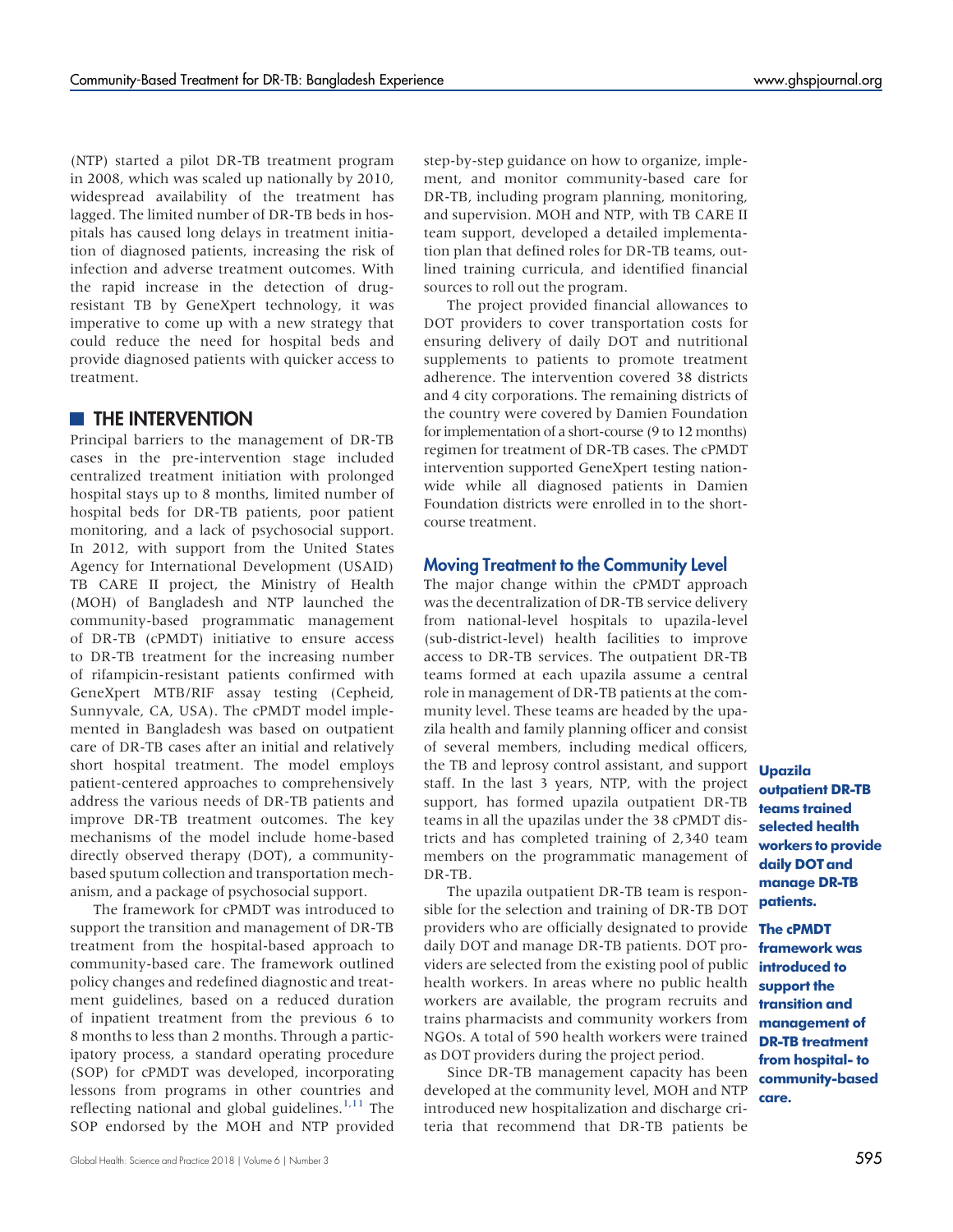The psychosocial support component of the cPMDT model focuses on counseling, nutritional support, and vocational training.

transferred to cPMDT if they tolerate prescribed treatment well and sputum smear conversion is confirmed based on weekly testing. By applying these criteria, hospitals are able to discharge a majority of DR-TB patients after 4 to 8 weeks of treatment. Before discharging the patient, the treatment-initiating hospital begins the process of transferring care by notifying the respective upazila outpatient DR-TB team. The outpatient DR-TB team then identifies and trains a DR-TB DOT provider who is committed to supporting the patient and is considered acceptable to the patient. A patient transferred to communitybased care now receives their daily dose from the DOT provider in their household. The outpatient DR-TB teams provide clinical support to the patient, supervise the DOT provider, and make monthly visits to monitor patient compliance with the treatment. At the subdistrict and district levels, the teams conduct monthly patient monitoring visits and provide clinical support to the patient as needed.

#### Sputum Collection and Transportation

Patients transferred to community-based services need regular access to sputum testing for monitoring their response to the treatment regimen. Within cPMDT program, sputum collection points were set up at upazila public laboratories offering microscopy services. Sputum samples are sent to a reference lab for culture on a monthly or quarterly basis, or as needed. The system has improved patient compliance with follow-up sputum testing and has eliminated the need for patients to travel to reference lab. The system also supports transportation of sputum collected from presumptive DR-TB cases for GeneXpert testing at reference labs.

### Provision of Home-Based DOT

Providing patient-centered care at community level is a key element of the cPMDT model. During the treatment period, DOT providers visit each patient daily to administer injections and supervise intake of medicine according to the patient's tailored regimen. To ensure quality of care, each DOT provider is responsible for no more than 2 patients. Each DOT session is used as an opportunity for contact screening among household members and counseling on adherence, adverse events, infection prevention and control, and social support. DOT providers also monitor side effects and refer patients to upazila health complex (UHC) for any additional clinical uled at the local UHC, and patients receive reminders about their routine visit schedule from their DOT providers.

#### Psychosocial Support

TB patients who come from socioeconomically vulnerable groups are at increased risk of default-ing treatment.<sup>[12](#page-8-2)</sup> Research has shown that psychosocial and nutritional support are crucial for supporting and improving patient compliance with treatment.<sup>[13](#page-8-3)</sup> At the largest national chest disease hospital where most of the patients were initiated to treatment, psychosocial support to DR-TB patients, an essential component of the cPMDT model, focuses on counseling, nutritional support to patients, and vocational training. The aim of these activities is to boost patient morale to adhere to and complete the treatment. At the hospital, counseling sessions are planned for every DR-TB patient and conducted in a group setting individual sessions are also available for patients who need additional support. The patient counseling at the community level is conducted by DOT providers during home visits. Family members of the patient are also counseled on how they could extend ongoing psychological support to the patient. As per national guidelines, each patient enrolled in community-based treatment receives a monthly stipend to promote adequate nutrition and to help cover the transportation costs of their monthly follow-up visits to the hospital. Cash transfers to patients are done through mobile banking services, which eliminates the risk of corruption and malpractice. Hospitalized patients have the opportunity to receive vocational training on tailoring, which they could use to create income opportunities. Mostly women benefited from this training.

### Monitoring and Supervision

Upazila outpatient DR-TB teams manage the monitoring and supervision of DOT providers and DR-TB patients. They conduct monthly reviews of the performance of the DOT providers, which includes checking the patient card to verify home visits, administration of daily DOT, completeness of patient information recorded, and availability of drugs. They also make monthly visits to patient homes to monitor treatment compliance, assess patient management needs, and take follow-up actions. The upazila teams are, in turn, supported by teams at the district and divisional levels.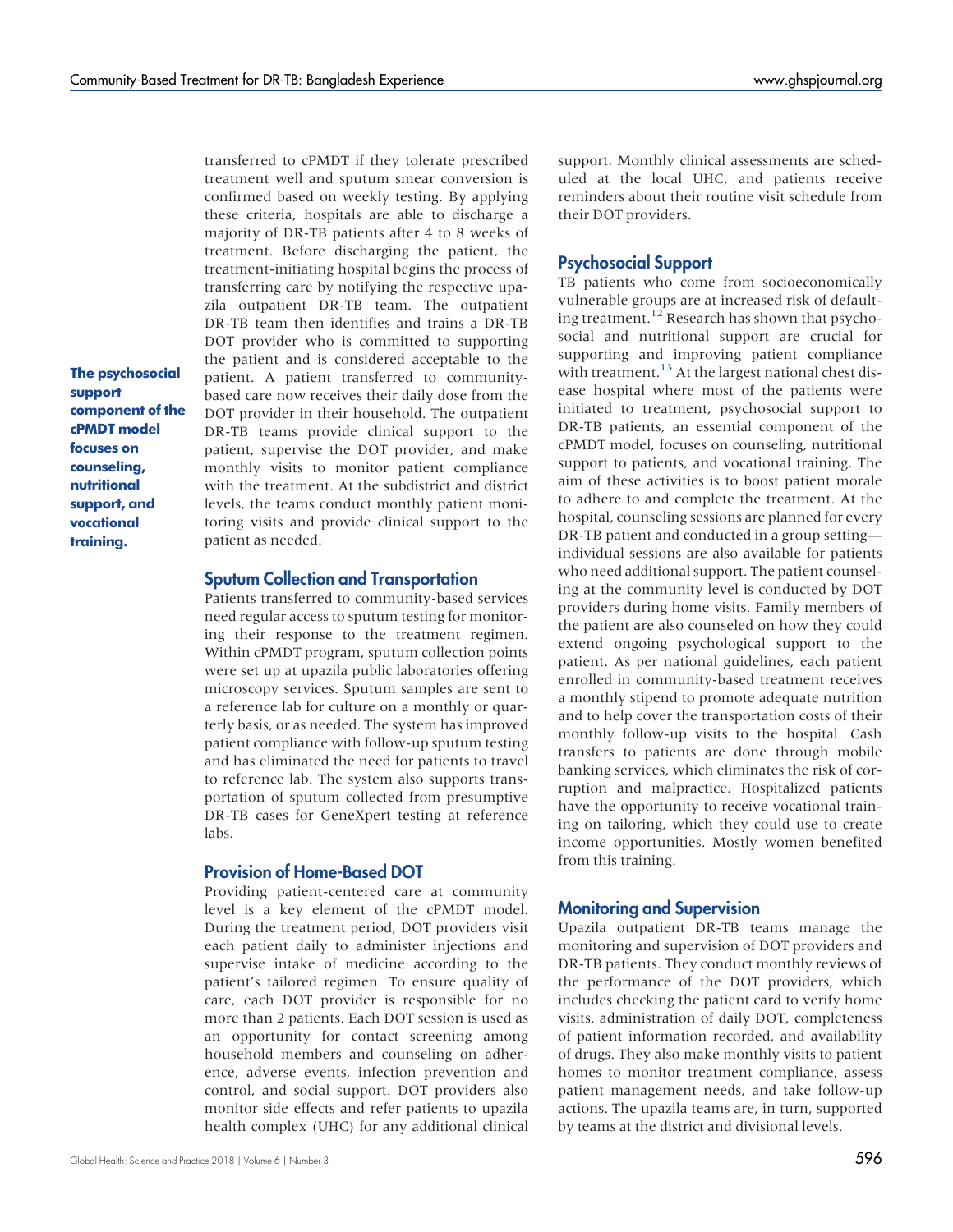### mHealth Monitoring

In 2013, an mHealth application was introduced that provides a platform for the real-time monitoring of home visits and administration of daily doses by the DOT providers. Since then, each DOT provider has been equipped with a smartphone to access the Android-based application, which includes a personalized patient list and guides the provider to record key actions during each visit. Each record includes a time-andlocation stamp to promote accountability, which enables supervisors to conduct online monitoring of the DOT status of every patient daily so that immediate action can be taken if any DOT was missed.

### **NETHODS**

Between May 2012 and June 2015, we conducted a descriptive pre- and post-intervention analysis of 1,946 DR-TB patients enrolled in 20-to-24-month treatment regimen in decentralized DR-TB care in Bangladesh. Aggregated data were collected from the NTP management information systems, which includes data from diagnostic laboratories, treatment-initiating hospitals, patient cards, and district DR-TB records to follow patients along the cascade of care and to measure the time between diagnosis and treatment initiation. Sputum and culture conversion data were routinely collected to monitor treatment adherence, efficacy, and progress. Data pertaining to training of service providers, patient enrollment in to cPMDT, and patient's compliance with DOT were retrieved from the TB CARE II project monitoring records and reports. Intervention results were assessed in comparison with the baseline (2011) indicators.

Aggregated data on treatment enrollment and outcome of DR-TB patients were downloaded into a Microsoft Excel spreadsheet. Simple quantitative analyses were performed to calculate year-wise diagnosis of patients by GeneXpert, treatment enrollment, and outcome including sputum conversion for baseline and intervention period. TB CARE II project data, maintained on a Microsoft Excel spreadsheet, were used to calculate the number of patients transferred to cPMDT for treatment and median number of days for treatment initiation delays. Treatment outcome data were analyzed for patients who completed DR-TB treatment during the scale-up of community-based care to examine the proportions of patients who were cured or completed treatment, lost to follow-up, died, or had treatment failure.

Data quality and completeness were strictly maintained by regular monitoring and supervision visits by the project field staff. Data were also regularly checked during joint monitoring visits by teams comprising representatives from NTP, the World Health Organization (WHO), and project staff. Moreover, the quality and completeness of the data were ensured by conducting regular data quality assurance assessments. No major **and record key** data collection and management issues were **actions during** observed except for delays updating culture results and treatment outcomes. All data collection and analysis were conducted according to international principles of maintaining privacy and confidentiality of personal information.

## DOT providers use smartphones to access specific patient records patient visits.

### **RESULTS**

The transfer of DR-TB patients enrolled in 20-to-24-month treatment regimen into community care began in May 2012, and steadily increased with the geographic expansion of the cPMDT approach. The percentage of patients transferred to cPMDT increased from 21% in 2012 to 100% in 2015. This increase aligns with the annual increases in the number of DR-TB cases notified and initiated into treatment nationally. Overall, treatment initiation of patients into both long and short courses diagnosed with DR-TB increased from 77% in 2011 before cPMDT to 100% in 2015, which coincided with the transfer of all DR-TB patients into cPMDT [\(Figure 1](#page-4-0)).

Analysis of data comparing treatment initiation delay for DR-TB patients in the long course between pre- and post-cPMDT intervention showed that the median number of days lapsed between diagnosis and treatment initiation decreased from 69 days in 2011 to 15 days in 2012, 11 days in 2013, and 6 days in 2014 ([Figure 2\)](#page-4-0).

Almost all (95%) of the patients completed all routine follow-up smear and culture tests, which were used to monitor patient response to treatment, specifically if and when culture conversion occurred. Of these patients, 93% were smear negative by the third month and 99% by the sixth month. Culture conversion was negative for 79% of the patients by the third month and 98% by the sixth month after treatment initiation [\(Figure 3](#page-5-0)).

Year-wise breakdown of data shows a gradually improving trend in treatment outcomes throughout the intervention period. Out of the 1,946 confirmed DR-TB patients enrolled into long-course treatment, 1,433 (74%) patients

### The delay between diagnosis and treatment initiation decreased from 69 days in 2011 to 6 days in 2014.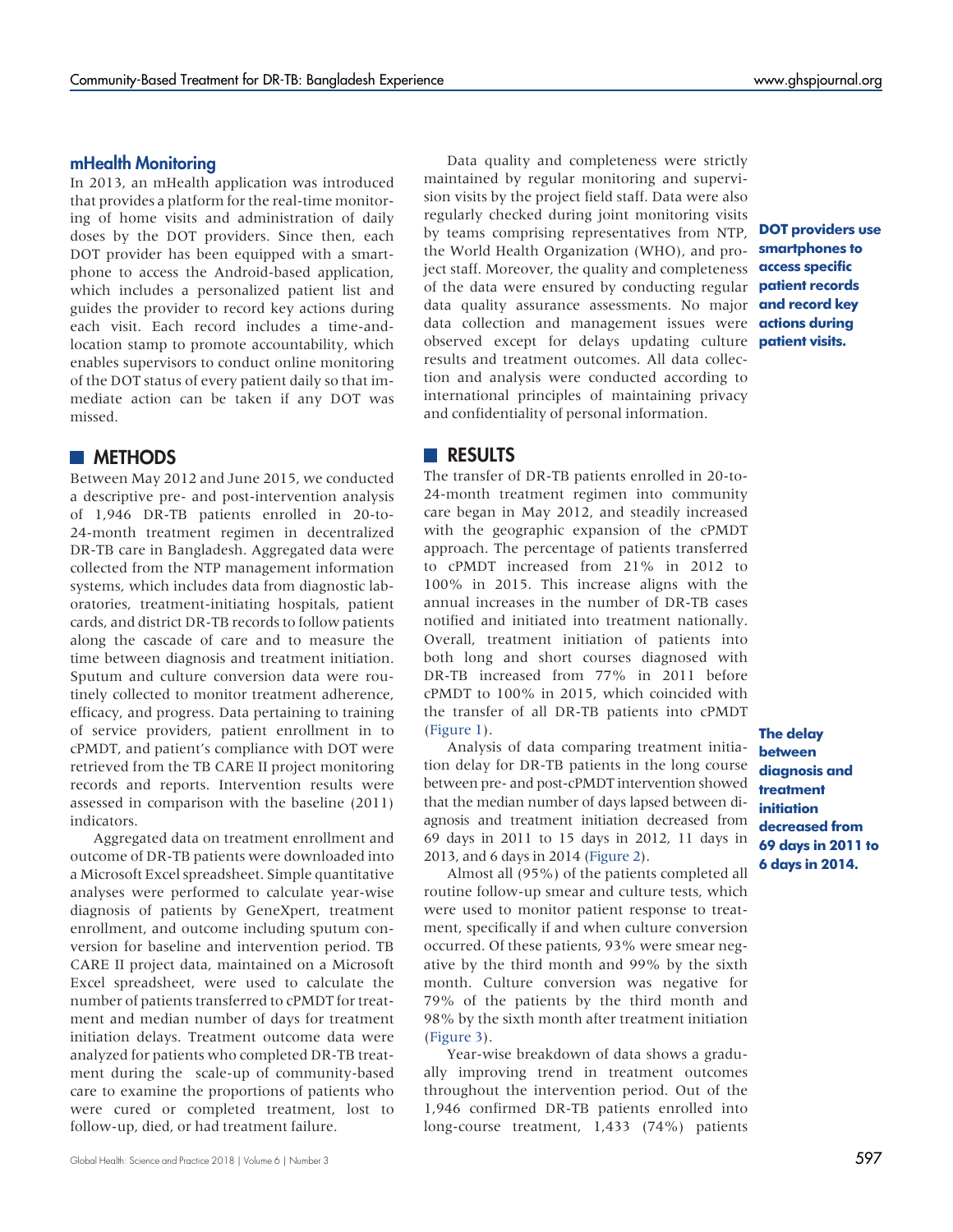

<span id="page-4-0"></span>

Abbreviation: cPMDT, community-based programmatic management of drug-resistant tuberculosis.





Abbreviation: cPMDT, community-based programmatic management of drug-resistant tuberculosis; DR-TB, drug-resistant tuberculosis.

The treatment success rate increased from 70% in 2011 to 76% in 2015.

were successfully treated, 244 (13%) patients died, 222 (11%) patients were lost to follow-up or their data were unavailable, and 9 (0.5%) patients experienced treatment failure. From 2011 to 2015, the treatment success rate increased from 70% to 76%, while the proportions of patients who died (14% to 9%), were lost to follow-up (14% to 10%) and had treatment failure (0%) decreased ([Table 1\)](#page-5-1).

### **DISCUSSION**

The cPMDT program was a completely new approach to DR-TB patient care and management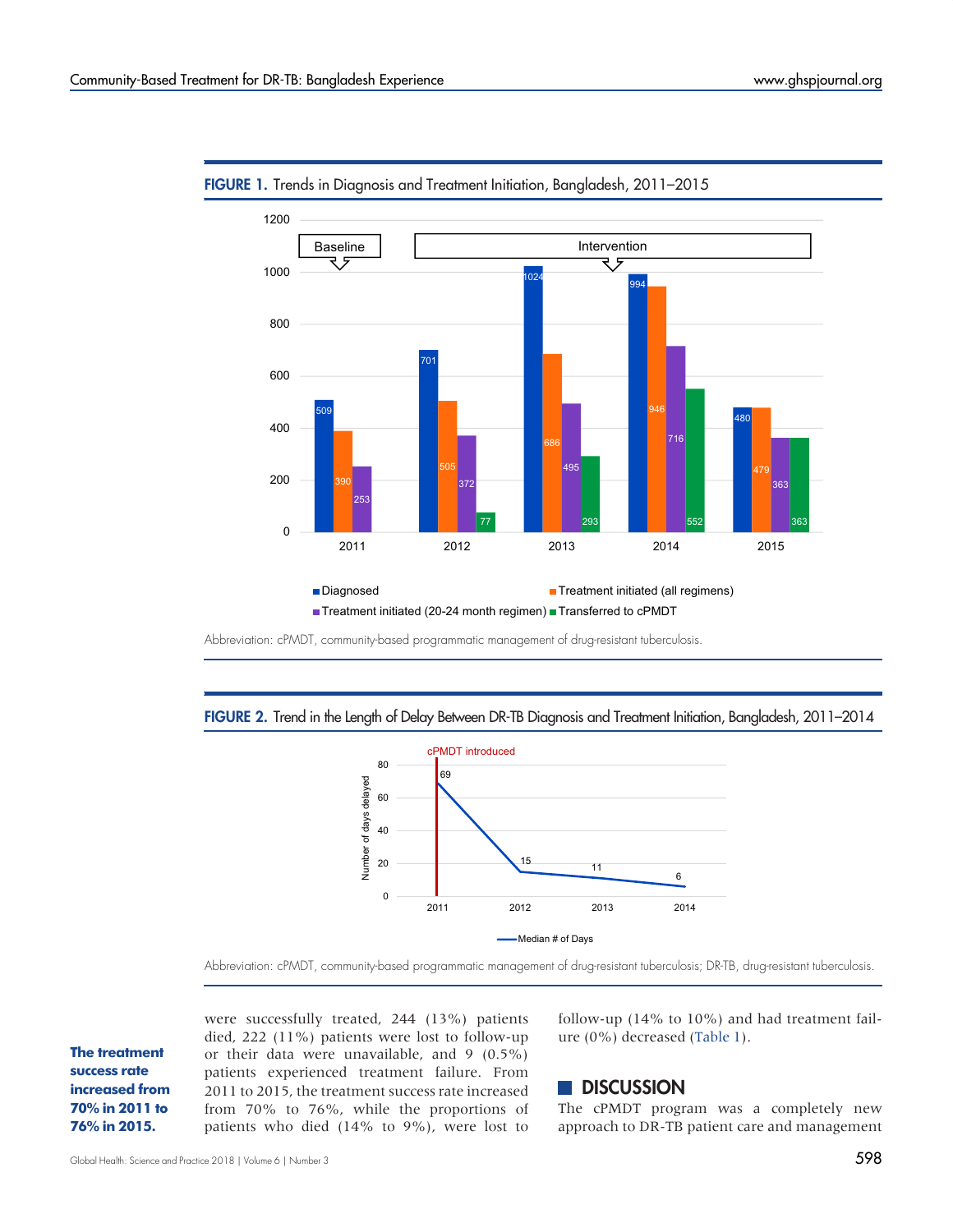

### <span id="page-5-0"></span>FIGURE 3. Sputum and Culture Conversion Rates of DR-TB Patients After Treatment Initiation, Bangladesh

Abbreviation: DR-TB, drug-resistant tuberculosis.

<span id="page-5-1"></span>

| TABLE. Trend in Treatment Outcomes of DR-TB Patients During Transition to cPMDT, Bangladesh, 2011-2015 |  |  |  |
|--------------------------------------------------------------------------------------------------------|--|--|--|
|--------------------------------------------------------------------------------------------------------|--|--|--|

|                   | <b>Baseline</b>                    |                                  | Intervention                     |                                |                                |                                 |  |
|-------------------|------------------------------------|----------------------------------|----------------------------------|--------------------------------|--------------------------------|---------------------------------|--|
|                   | 2011<br>$(n=240)^\circ$<br>No. (%) | 2012<br>$(n=372)^{b}$<br>No. (%) | 2013<br>$(n=495)^{b}$<br>No. (%) | 2014<br>$(n=716)^b$<br>No. (%) | 2015<br>$(n=363)^c$<br>No. (%) | Total<br>$(N=1,946)$<br>No. (%) |  |
| Cured/completed   | 168 (70.0)                         | 271 (72.8)                       | 376 (76.0)                       | 510 (71.2)                     | 276 (76.0)                     | 1433 (73.6)                     |  |
| Died              | 34(14.2)                           | 42 (11.3)                        | 59 (11.9)                        | 109 (15.2)                     | 34(9.4)                        | 244(12.5)                       |  |
| Lost to follow-up | 34(14.2)                           | 50 (13.4)                        | 52 (10.5)                        | 82(11.5)                       | 38 (10.5)                      | 222(11.4)                       |  |
| Failure           | 4(1.7)                             | 3(0.8)                           | 5(1.0)                           | 1(0.1)                         | 0(0.0)                         | 9(0.5)                          |  |

Abbreviations: cPMDT, community-based programmatic management of drug-resistant tuberculosis; DR-TB, drug-resistant tuberculosis. <sup>a</sup> All non-cPMDT patients with 6 to 8 months hospitalization.

<sup>b</sup>cPMDT + non-cPMDT patients.<br><sup>c</sup>All cPMDT patients: data from l

All cPMDT patients; data from January to June 2015 only.

for Bangladesh. To decentralize the management and integration of service delivery with the local health care system, the initiative had to develop a national consensus on the new community-based framework for management of DR-TB and to facilitate the policy changes needed to redefine the diagnostic and treatment guidelines. Strong advocacy efforts were needed from national- and local-level stakeholders—from policy planners, program managers, and clinical experts from NTP, MOH, local Global Fund to Fight AIDS, Tuberculosis, and Malaria (Global Fund) partners, and chest disease hospitals and medical associations to community leaders and health workers to address the concerns and ambivalence about

increasing access to DR-TB services in the local context and to develop buy-in at both levels.

Before the introduction of the cPMDT program in Bangladesh, most MDR-TB patient treatment had been managed at the central hospital. The expansion of treatment to communities through the public sector provided the opportunity to significantly expand the number of DR-TB patients on treatment while maintaining high treatment quality leading to positive patient outcomes.

As the number of DR-TB cases detected continued to rise, mainly due to increased use of the GeneXpert diagnostic platform, the overall treatment initiation of DR-TB patients through both long- and short-course regimens started to rapidly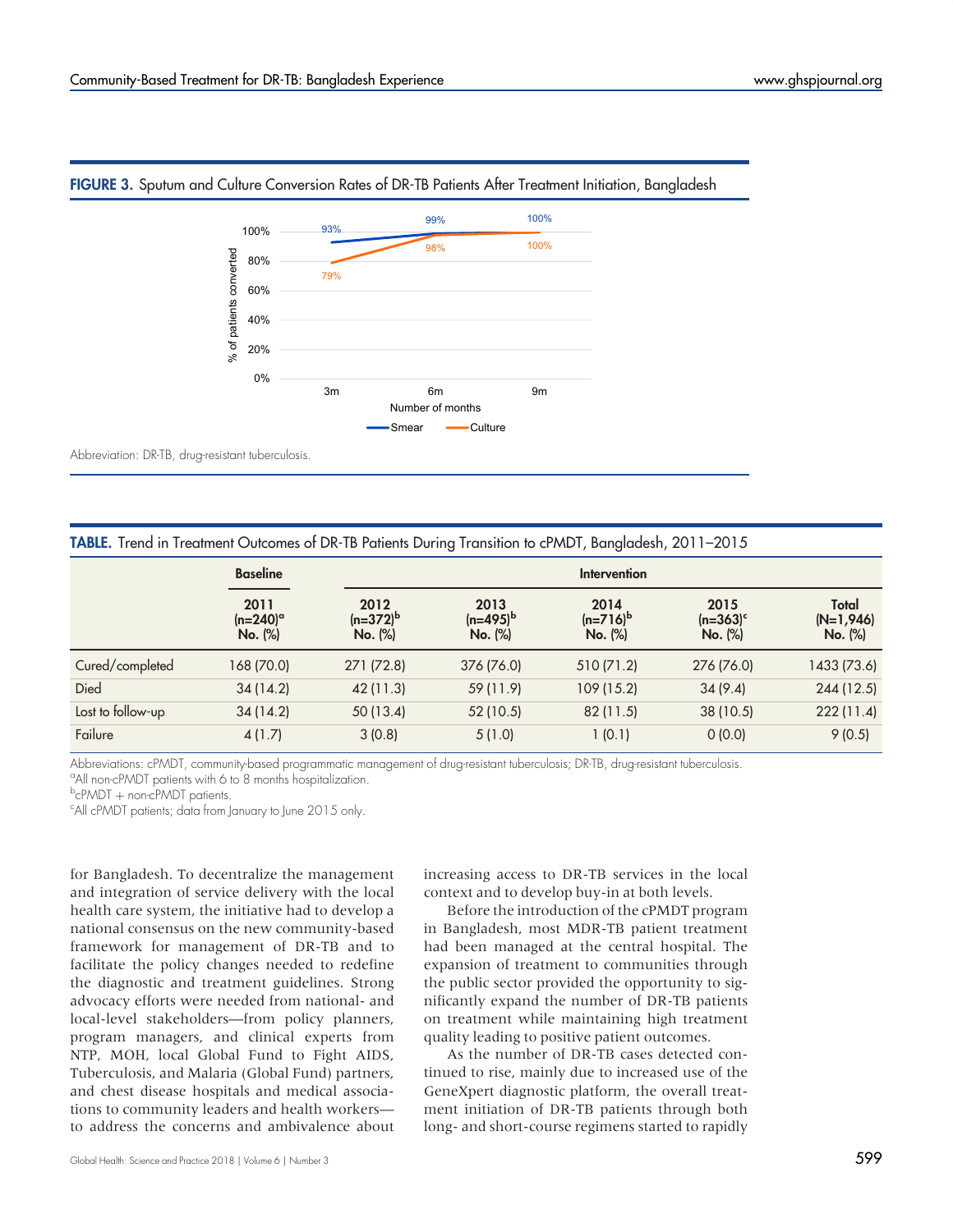increase—from 50% in 2011 to 100% in 2015. The proportion of DR-TB patients who initiated the long-course regimen, which was the intervention focus, increased from 67% in 2011 to 76% in 2015. The remaining 24% were enrolled in the short-course regimen supported by the Damien Foundation. Of the 1,946 DR-TB patients who initiated treatment between 2012 and 2015, 1,285 (66%) received and completed treatment in their communities. This change was crucial, as it eliminated the backlog of patients awaiting treatment initiation—a major concern in the precPMDT stage—and the associated risk of infection at the facility and community levels.

While there are few published studies associating poor treatment outcomes with delayed treatment initiation, evidence of programmatic changes leading to shorter treatment initiation delays does exist.<sup>[14](#page-8-4)</sup> Prior to the introduction of cPMDT, the median wait time between diagnosis and treatment initiation was 69 days in 2011. In 2014, the median wait time decreased to 6 days. Several factors contributed to this change. The transfer of patients to their communities after about 2 months of hospitalization enhanced the capacity of treatment-initiating hospitals to rotate a single bed for up to 6 patients a year, compared with 1.5 patients in previous years. Additionally, expanding the number of treatment-initiating hospitals at regional headquarters, increasing the number of hospital beds allocated to DR-TB patients, and increasing the efficient management and coordination of processes related to treatment initiation, release, and transfer of patients to community added speed to each step, reducing delay while increasing access to treatment for more patients.

Increased resources are needed through government revenue funds, the Global Fund, international donors, and local private entities to effectively sustain the DR-TB initiative.

Sputum culture conversion is an important interim indicator of the efficacy of MDR-TB treatment as well as an important predictor for treat-ment outcome.<sup>[15](#page-8-5)</sup> Monthly culture monitoring is essential for early detection of treatment failure in patients with MDR-TB.<sup>[16](#page-8-6)</sup> The project routinely tracked culture and smear conversion of patients to identify delayed converters and provide additional treatment support to them. Data analysis showed that 95% of the patients in communitybased care complied with the requirement to have smear and culture tests done monthly and, after sputum conversion, culture tests done quarterly. Within 6 months of treatment, smear and culture conversion rates for patients reached 99% and 98%, respectively. The keys to ensuring patient compliance with the follow-up test requirements, were the decentralization of treatment to the community level and real-time monitoring of patients through a web-based mHealth application.

Compared with global averages, DR-TB patients in Bangladesh experienced better treatment outcomes. The treatment outcome data, measured at the end of the project in 2015, showed a treatment success rate of 76%, which is much higher than global average of  $54\%$ .<sup>[17](#page-8-7)</sup> Only 10% of the Bangladesh patients were lost to follow up compared with 21% globally<sup>17</sup>; and 0.5% patients in Bangladesh experienced treat-ment failure compared with 8% globally.<sup>[17](#page-8-7)</sup> In 2015, all 363 DR-TB patients received and completed treatment in their respective communities. The project results suggest that community-based care of DR-TB patients can achieve high levels of treatment adherence and favorable treatment outcomes.

A systems strengthening approach with a focus on integrated service delivery was a major consideration for financial sustainability of the cPMDT intervention. The intervention was planned consciously to avoid building a parallel system that would be difficult to sustain after the end of the project. However, the system will require additional resources to support recurring costs for continued training of service providers, procurement of drugs for treatment of DR-TB, provision of financial allowances to DOT providers and patients, quality assurance, and monitoring and supervision. The MOH and NTP are cognizant of the additional resource needs and expect to secure greater allocation of revenue funds from the government to cover certain costs. The monthly stipend to DOT providers and patients, initially supported through USAID funds, has already been shifted to the Global Fund. Stronger advocacy efforts are needed to mobilize more resources through the Global Fund, international donors, and local private sector entities to effectively continue and expand the DR-TB initiative.

#### Challenges and Lessons Learned

As a new approach for Bangladesh, the cPMDT project had to overcome several challenges, most of which were addressed through consistent effort and effective coordination with NTP, WHO, and other local-level partners. Effective planning and coordination for rolling out the program to the community level required a considerable effort to train and mobilize hundreds of skilled personnel at the upazila and community levels to manage and monitor patients integrated with the existing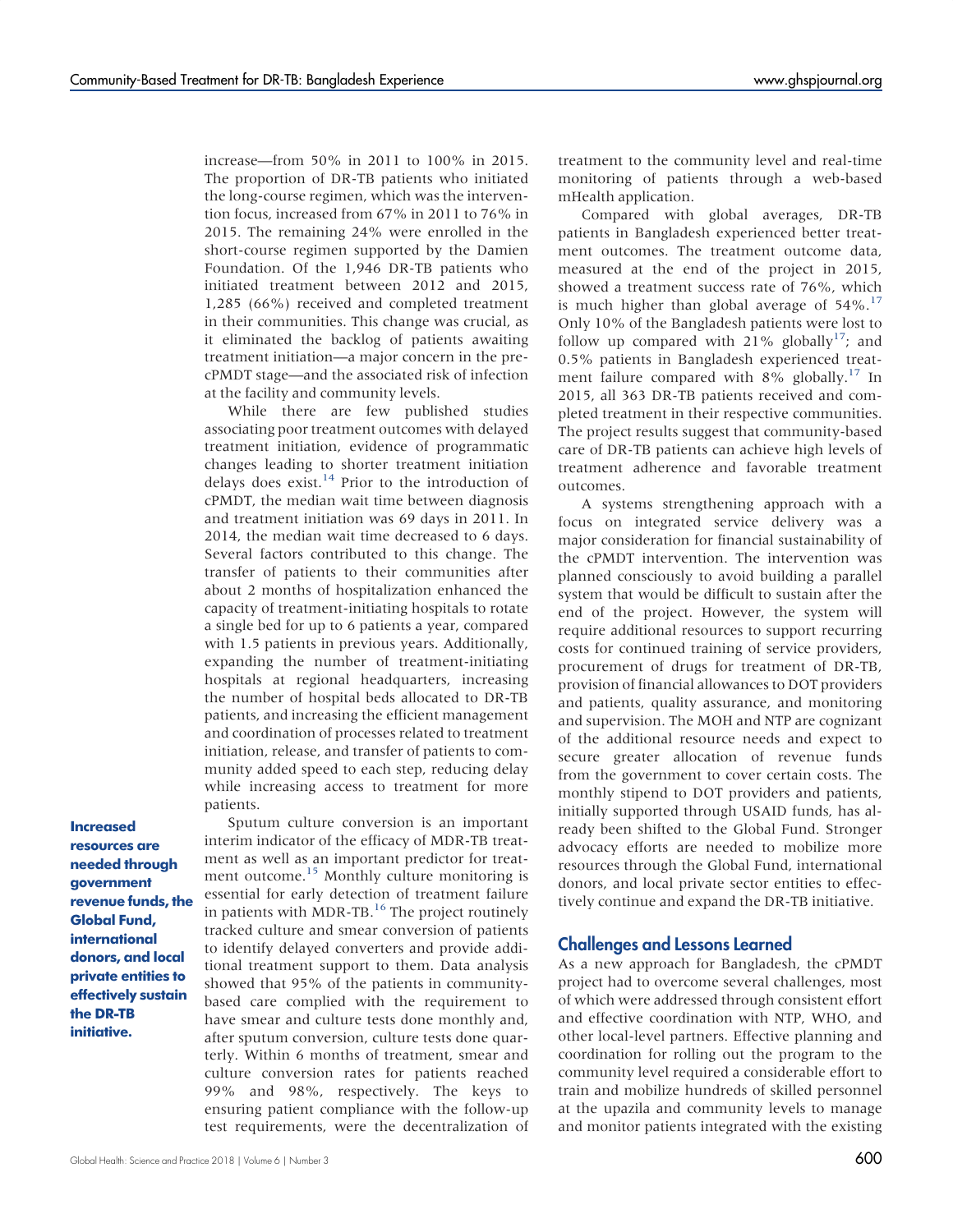health care system. Establishing well-functioning outpatient DR-TB teams that would be responsive to their new roles and responsibilities for management of DR-TB patients seemed to be a big challenge. The participation and combined effort from the local health authority, DR-TB hospitals, and NTP were essential to overcome those challenges. The existing health care system was not ready to take full responsibility for sustaining the initiative without external vigilance and support. The project's facilitative role, including close monitoring of field activities, was key to ensuring that patients were transferred without delay to the community and that they remained adherent to the treatment regimen.

#### **Limitations**

The study presented here has several limitations. Because we had to rely on the routine data collected by NTP for the national DR-TB program, which did not disaggregate cPMDT and noncPMDT patients, we were unable to directly compare results between the two groups making it difficult to determine the impact of cPMDT model on the treatment outcome of DR-TB patients. We were also unable to compare results of sputum conversion between pre- and postintervention because the data prior to the intervention were not available.

A concurrent health system strengthening effort may have also impacted the results of the intervention. During the cPMDT implementation, inpatient facilities were improved and the number of hospital beds for DR-TB treatment increased through a separate health system strengthening program, contributing to increasing national capacity for and access to DR-TB treatment.

### **CONCLUSION**

The implementation of cPMDT in Bangladesh has greatly increased the proportion of DR-TB patients enrolled in treatment, reduced the delay in treatment initiation, and improved treatment adherence and outcomes among patients. The model demonstrates that cPMDT is an effective approach for increasing access to and providing qualityassured DR-TB treatment. A high cure rate with minimal default and failure is achievable by treating patients in their homes, where they feel more comfortable and receive family support. As detection of DR-TB cases continues to increase with the use of rapid diagnostic technologies, stronger systems for decentralized patient management are needed to accommodate treatment needs. Unless hospitalization is necessary for clinical reasons, treatment of DR-TB patients in the community from the first day is the way Bangladesh can mitigate the severe clinical, social, and economic consequences of DR-TB for individuals and communities.

Acknowledgments: The authors appreciate the important contributions of many individuals in the design, planning, and implementation of the cPMDT interventions in Bangladesh. Special thanks go to Dr. Asheque Hussain, former Line Director of NTP, Dr. Wahiduzzaman Akhand, national PMDT Coordinator of NTP, and Dr. Sukumar Sarker from the United States Agency for International Development (USAID) Bangladesh Mission who provided guidance and support for the cPMDT program. We also want to recognize and thank Dr. K.J. Seung and Dr. Michael Rich from the Partners in Health (PIH) for their technical inputs to project design and implementation.

Funding: This study was made possible by the support of the American people through the United States Agency for International Development under the TB Care II Cooperative Agreement Number AID-OAA-A-10- 0002, managed by University Research Co. (URC).

Disclaimer: The views expressed herein are those of the authors and do not necessarily reflect the views of USAID or the United States Government.

Competing Interests: None declared.

#### **REFERENCES**

- <span id="page-7-0"></span>1. World Health Organization (WHO). Global Tuberculosis Report 2017. Geneva: WHO; 2017. [http://apps.who.int/iris/bitstream/](http://apps.who.int/iris/bitstream/10665/259366/1/9789241565516-eng.pdf?ua=1&ua=1) [10665/259366/1/9789241565516-eng.pdf?ua=1&ua=1](http://apps.who.int/iris/bitstream/10665/259366/1/9789241565516-eng.pdf?ua=1&ua=1). Accessed August 15, 2018.
- <span id="page-7-1"></span>2. World Health Organization (WHO). Guidelines for the Programmatic Management of Drug-Resistant Tuberculosis, 2011 Update. Geneva: WHO; 2011. [http://apps.who.int/iris/bitstream/](http://apps.who.int/iris/bitstream/handle/10665/44597/9789241501583_eng.pdf?sequence=1) [handle/10665/44597/9789241501583\\_eng.pdf?sequence=1.](http://apps.who.int/iris/bitstream/handle/10665/44597/9789241501583_eng.pdf?sequence=1) Accessed August 15, 2018.
- <span id="page-7-2"></span>3. Loveday M, Wallengren K, Voce A, et al. Comparing early treatment outcomes of MDR-TB in decentralised and centralised settings in KwaZulu-Natal, South Africa. Int J Tuberc Lung Dis. 2012;16(2):209–215. [CrossRef.](https://doi.org/10.5588/ijtld.11.0401) [Medline](http://www.ncbi.nlm.nih.gov/pubmed/22236922)
- 4. Loveday M, Wallengren K, Brust J, et al. Community-based care vs. centralised hospitalisation for MDR-TB patients, KwaZulu-Natal, South Africa. Int J Tuberc Lung Dis. 2015;19(2):163–171. [Medline](http://www.ncbi.nlm.nih.gov/pubmed/25574914)
- <span id="page-7-6"></span>5. Weiss P, Chen W, Cook VJ, Johnston JC. Treatment outcomes from community-based drug resistant tuberculosis treatment programs: a systematic review and meta-analysis. BMC Infect Dis. 2014; 14(1):333. [CrossRef](https://doi.org/10.1186/1471-2334-14-333). [Medline](http://www.ncbi.nlm.nih.gov/pubmed/24938738)
- <span id="page-7-3"></span>6. Bassili A, Fitzpatrick C, Qadeer E, Fatima R, Floyd K, Jaramillo E. A systematic review of the effectiveness of hospital and ambulatorybased management of multidrug-resistant tuberculosis. Am J Trop Med Hyg. 2013;89(2):271–280. [CrossRef](https://doi.org/10.4269/ajtmh.13-0004)
- <span id="page-7-4"></span>7. Horter S, Stringer B, Reynolds L, et al. "Home is where the patient is": a qualitative analysis of a patient-centred model of care for multidrug resistant tuberculosis. BMC Health Serv Res. 2014;14:81. [CrossRef.](https://doi.org/10.1186/1472-6963-14-81) [Medline](http://www.ncbi.nlm.nih.gov/pubmed/24559177)
- <span id="page-7-5"></span>8. Gler MT, Podewils LJ, Munez N, Galipot M, Quelapio MID, Tupasi TE. Impact of patient and program factors on default during treatment of multidrug-resistant tuberculosis. Int J Tuberc Lung Dis. 2012;16(7):955–960. [CrossRef.](https://doi.org/10.5588/ijtld.11.0502) [Medline](http://www.ncbi.nlm.nih.gov/pubmed/22584124)
- <span id="page-7-7"></span>9. World Health Organization (WHO). Global Tuberculosis Report 2016. Geneva: WHO; 2016. [http://apps.who.int/medicinedocs/](http://apps.who.int/medicinedocs/documents/s23098en/s23098en.pdf) [documents/s23098en/s23098en.pdf.](http://apps.who.int/medicinedocs/documents/s23098en/s23098en.pdf) Accessed August 15, 2016.

### The cPMDT initiative has strengthened Bangladesh's health system by increasing the number of patients enrolled in treatment, reducing treatment delay, and improving patient adherence and outcomes.